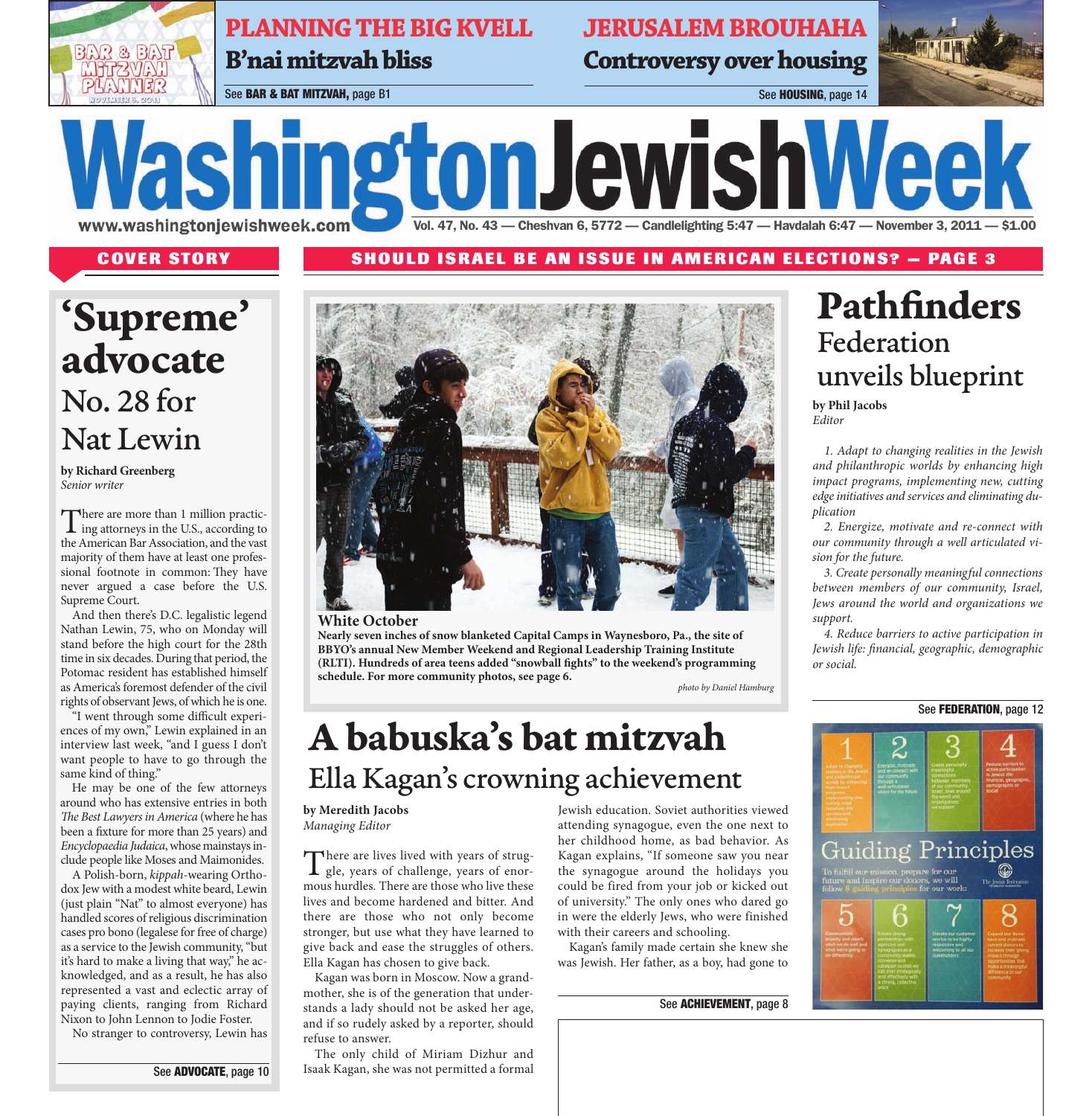### **CoverStory**

### ADVOCATE

#### *from page 1*

earned both plaudits and brickbats for some of the clients he has represented and some of the causes he has embraced, but even his most ardent opponents speak highly of the man who was once referred in print to as an "Orthodox Clarence Darrow."

"He is a unique man," offered fellow D.C. private attorney and longtime friend Abbe Lowell. "Nat remains one of the most insightful legal thinkers I have ever met. He's absolutely fearless, and yet he does it all with a puckish smile and a certain mischievous glint in his eye and a warm personality."

The clients Lewin is representing Monday before the Supreme Court are not famous, although their case has attracted considerable attention for several reasons, including the fact that the backdrop for the litigation — the ancient city of Jerusalem — is suffused with geopolitical controversy.

The case (bearing Supreme Court docket number 10-699) stems from a court battle that was touched off shortly after the birth in October 2002 of Menachem Binyamin Zivotofsky, the son of former Silver Spring residents Ari and Naomi Siegman Zivotofsky, who moved to Israel in 2000.

Menachem was born at Shaare Zedek Hospital inwestern Jerusalem, and because his parents were U.S. citizens at the time of his birth, he too was automatically designated a U.S. citizen.

But thanks to the realities of both Middle East politics and a Washington turf war, Menachem's passport does not reflect an undeniable, if inconvenient, truth: the city inwhich hewas born is indeed located in the state of Israel.

The section of Menachem's passport that designates place of birth says only: Jerusalem. The word Israel is nowhere to be found — despite a federal statute enacted in October 2002 that says Americans born in Jerusalem are entitled to have Israel listed on their official papers astheir birth country.

The administrations of both George W. Bush and Barack Obama have ignored that law, however, with Bush claiming that it infringes on the president's statutory authority to formulate foreign policy positions, such as the administration's stance on the status of Jerusalem.

With Lewin as their (pro bono) counsel, the Zivotofskys went to court in September 2003 to challenge the State Department policy that they claim has wrongfully nullified the 2002 statute.

(The litigation was promptly dismissed  $$ setting the stage for a series of appeals — with the trial judge maintaining that the case raised a "quintessentially political question" rather than a legal one. Lewin, in contrast, has maintained that he is not asking the court to tinker with a politically charged foreign policy matter, but rather to simply enforce a law passed by Congress and signed by the president, but never fully enforced by him.)

The State Department policy is "singularly arbitrary and discriminatory," according to the Zivotofsky's Supreme Court petition, because it unfairly singles out Americans born in Jerusalem rather than, say, those born in Tel Aviv or Haifa. "To these Americans [born in Jerusalem]," the petition states, "personal dignity and conscientious conviction calls on them to identify themselves as born in 'Israel.' "

Furthermore, the litigation adds, the policy permits Palestinian Americans born within Israel to have the city of birth entered on their passport "so that [the word] 'Israel' may be eradicated." In short, the Zivotofskys maintain, the State Department rules "bar only supporters of Israel — overwhelmingly Jews who have a religious attachment to the land — from identifying their birthplace in a manner that conforms with their convictions."

Regardless of the outcome of the lawsuit, it will not affect the official U.S. position on the status of Jerusalem, according to the petitioners. "This court is not being asked to award Jerusalem to Israel or to jeopardize Middle East peace negotiations," their latest brief states. "The State Department claims that if American citizens who are natives of Jerusalem identify as born in 'Israel,' the perception (albeit mistaken) of Arab states will be that official American policy has changed." There is no evidence that will occur, according to the Zivotofskys.

"It's a silly rule on the part of the State Department," Lewin added during last week's interview, calling it a "relic" of the time when anti-Israel "Arabists" were said to have dominated at Foggy Bottom.

Hewas asked if he is confident about the outcome of the case."I think we decimate the government in our argument," he responded, describing himself as an optimist by nature."But unfortunately," he added,"sometimes I get persuaded by my own rhetoric."

The interview takes place over iced tea in a conference room at the I Street office Lewin shares with his daughter and sole legal partner, District resident Alyza Lewin, the younger of his two daughters. (Founded nearly 10 years ago, Lewin  $&$  Lewin LLP specializes in white-collar criminal defense work and federal appellate litigation. At least 30 percent of the firm's time is spent doing pro bono work related to social justice issues in the Jewish community, Alyza estimated.)

The walls of the conference room are bedecked with a framed "lawyer's prayer" in Hebrew, an antique map of the Holy Land and several courtroom artist sketches of Lewin in action.

The interviewee himself, who bears a slight resemblance to the veteran character actor Eli Wallach, is wearing a knit kippah that is framed by a fringe of white hair. (He does not cover his head in court, however, according to Alyza. "That's because of the generation he comes from," she explained, noting that younger Orthodox Jews are far more likely to wear a head covering in such a setting.)

Born in Lodz, Poland, in 1936, Lewin was smuggled to safety after the Nazis invaded, thanks to a visa provided by Chiune Sugihara, the legendary Japanese diplomat serving in Eastern Europe who enabled thousands of Jews to escape the Nazis via Japan. After traversing Siberia, Lewin and his family briefly found refuge in Kobe, Japan, and finally made their way to the United States in 1941 when Nat was 5. However, three of his grandparents did perish in the Holocaust.

Lewin's formative years were spent on the Upper West Side of Manhattan, and his accent still eloquently attests to that fact. Asked why he gravitated to the law, he noted that hisfather had a law degree in Poland, although he was never a practicing lawyer.

By the time Lewin was in seventh grade, however, his talents for reasoning and argumentation were so pronounced that his teacher was compelled to remark: "'Nathan, you're a Philadelphia lawyer,"" he recalled. "That sounded pretty good to me," he added, "except that I had not the foggiest notion of what lawyers do other than appear in court."

He would eventually find out. After receiving his undergraduate degree from Yeshiva College in 1957, Lewin entered Harvard Law School, where one of his classmates was current Supreme Court Justice Antonin Scalia, whom he considers a good friend. Scalia has eaten in Lewin's sukkah, as has fellow Justice Stephen Breyer.

**'Nat remains one of the most insightful legal thinkers I have ever met.'**

Prior to enrolling at Harvard, however, Lewin had had little or no meaningful contact, not only with non-Jews, but with non-religious Jews. "Actually, it wasn't that big of a culture shock," he said, pointing out that he shared an apartment with three Yeshiva College graduates, and for the first year at least, he had little time for socializing. "Otherwise, most of the Jews I met at Harvard seemed the same as the non-Jews; they didn't keep Shabbos and they didn't keep kosher."

In one sense, though, Harvard was an eyeopener for Lewin, who arrived at Cambridge well-schooled in Talmud, that classic Jewish text that employs a rigorous, almost legalistic, approach to examining an oceanic volume of subjects, often in exacting detail.

Conventional wisdom says that Talmudic study helps explains why so many Jews are lawyers — but Lewin actually found it to be a hinderance in law school.

In American law books, unlike Talmudic tomes, little is sacrosanct, and Lewin had trouble wrapping his mind around that fact when he got to Harvard. "That confounded me," he said. "In law school, they questioned everything. I was intimidated; here I was, this yeshiva bochur [student]." He was sometimes publicly ridiculed by his law professor when he attempted to use Talmudic reasoning in class.

It took him about seven months to become acclimated to this radically new approach to text study, but any ill effects were not longlasting. Lewin graduated from Harvard magna cum laude, ranking fifth in a class of 450 (ahead of Scalia, among others) before landing a position as a law clerk to Supreme Court Justice John Harlan, who agreed to let him work on Sundays so he could observe Shabbat.

However, Lewin found a farless hospitable climate when he sought legal work in the private sector. He was repeatedly rebuffed by law firms when they found out he was Shabbat-observant, he said. "They'd tell me, 'Go talk to your rabbi and get a dispensation,'" Lewin recalled.

Following several stints doing legal work at various federal government agencies, Lewin cofounded the law firm Miller Cassidy Larroca and Lewin, which remained intact for nearly 40 years prior to the formation of Lewin & Lewin.

A total of 11 Jewish organizations have filed court briefs supporting the Zivotofskys in the passport case, and only one — the dovish group Americans for Peace Now — has filed papers opposing them. "This case represents a direct challenge to more than six decades of United States foreign policy on one of the most sensitive foreign policy questions facing the United States — recognition of sovereignty in Jerusalem," APN said in its brief, which was filed last month.

APN is not the only liberal Jewish group that has clashed with Lewin on high-visibility, civil liberties and First Amendment issues - often those involving church-state separation. In defending what he considers the constitutional right of observant Jews to practice their faith, Lewin has advocated a relatively permissive position on the appropriate place of religion in the public square, a stance that has both staunch advocates and die-hard detractors.

Lewin, for example, has successfully championed the right of Jews to display the Chanukah menorah on public property in several jurisdictions. Likewise, he argued that a fervently Orthodox sect in Kiryas Joel, New York, had the right to create a special publicly funded school district for its handicapped children, a case that was heard by the Supreme Court in 1994.

Lewin has also brought lawsuits on behalf of Shabbat observers who allegedly faced discrimination in the workplace, Jewish prisoners who were denied kosher food, Jewish military chaplains whose constitutional rights allegedly were violated by a policy prohibiting beards, and an Air Force psychologist who challenged a military regulation that barred him from wearing a kippahwhile on duty.(Although Lewin lost that case 5-4 in the Supreme Court, he subsequently played a key role in drafting legislation requiring the military to permit personnel to wear head coverings and other presentable forms of religious garb. In 1972, he wrote an amendment to the Civil Rights Act of 1964 that expands that landmark law by protecting the religious practices of both public and private employees.)

While acknowledging that the American Jewish community has often benefited from constitutional safeguards preventing government from meddling in religious matters, Lewin feels that progressive Jews have often gone overboard in their attempts to render the sacred-secular barrier unbreachable. In the process, he added, they have routinely engaged in reverse discrimination against observant Jews "and others who take their faith seriously" — one of the few forms of bias still countenanced in the U.S., he said.

"It's an unthinking kind of reaction, a reflexive Jewish feeling that is by now really obsolete," Lewin said of the opposition he has often encountered from left-leaning and secularist Jews.

That group includes Harvard law professor and outspoken civil libertarian Alan Dershowitz, Lewin's longtime friend, occasional colleague and serial nemesis on the touchy issue of